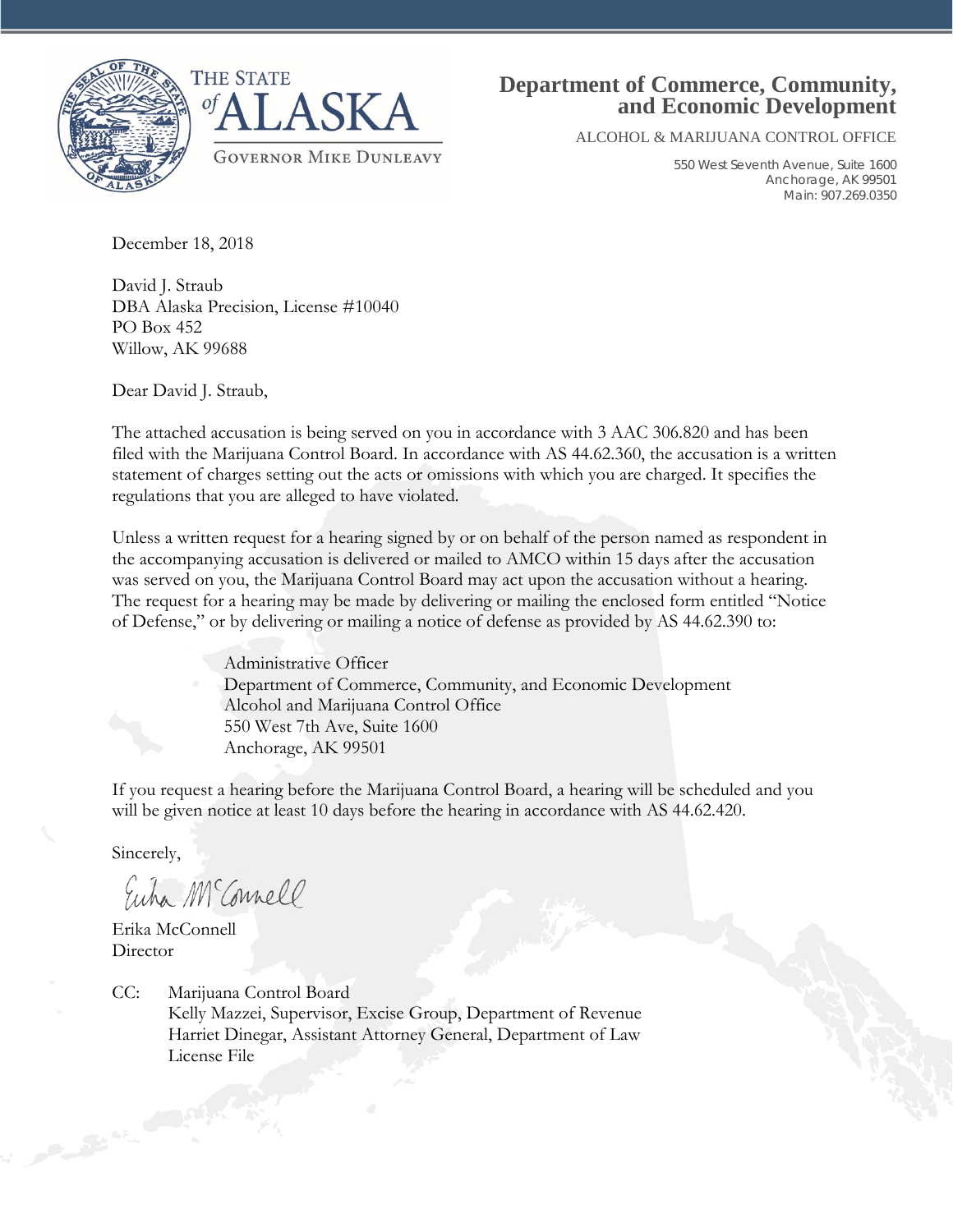# ALASKA DEPARTMENT OF COMMERCE, COMMUNITY, AND ECONOMIC DEVELOPMENT ALCOHOL AND MARIJUANA CONTROL OFFICE

In the matter of:

David J. Straub DBA Alaska Precision 15520 E. Birch Circle ) Willow, AK 99688 Respondent )

License #10040

## **NOTICE OF DEFENSE / REQUEST FOR HEARING**

 $\big)$ 

The Respondent, pursuant to AS 44.62.390, hereby gives Notice of Defense in this proceeding. A hearing on the matters set forth in the Decision is hereby requested.

#### **I. Respondent Initiating Request**

|      | Respondent's Signature:                                                                             |          |
|------|-----------------------------------------------------------------------------------------------------|----------|
|      |                                                                                                     |          |
| City | State                                                                                               | Zip Code |
|      |                                                                                                     |          |
|      | Phone Number:                                                                                       |          |
|      |                                                                                                     |          |
|      | <b>OR</b>                                                                                           |          |
|      | <b>II:Attorney Representing Respondent</b> (Note: An attorney is not required for this proceeding.) |          |
|      |                                                                                                     |          |
|      |                                                                                                     |          |
| City | State                                                                                               | Zip Code |
|      | Phone Number:                                                                                       |          |

NOTE: This Notice of Defense/Request for Hearing must be signed by or on behalf of Respondent, must set forth Respondent's current mailing address, and must be filed **within 15 days** after the enclosed Decision was mailed or delivered to the Respondent. It shall be filed accordingly:

Administrative Officer Department of Commerce, Community, and Economic Development Alcohol and Marijuana Control Office 550 West 7th Ave, Suite 1600 Anchorage, AK 99501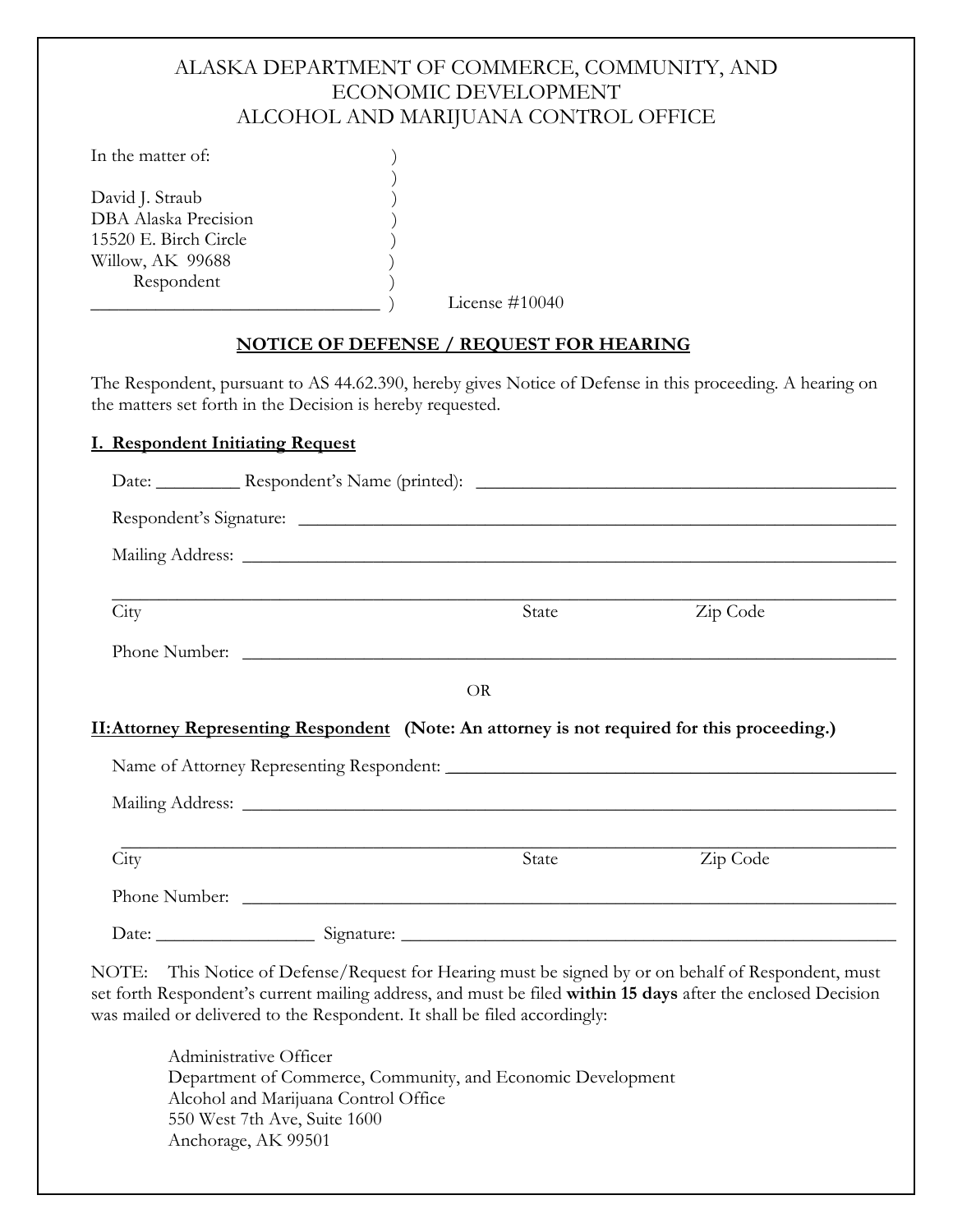## STATE OF ALASKA

#### MARIJUANA CONTROL BOARD

In the matter of  $\qquad \qquad$ ) David J. Straub (1999) DBA Alaska Precision (1999) 15520 E Birch Circle ) Willow, AK 99688 (1996) Respondent (1)

Accusation No. 2018-10

## **ACCUSATION**

Petitioner, Erika McConnell, Director of the Marijuana Control Board, acting in her official capacity and upon information and belief, alleges as follows:

)

#### **INFORMATION**

1. Respondent, David J. Straub, DBA Alaska Precision, is the holder of a Limited Marijuana Cultivation Facility license, located at 15520 E Birch Circle, Willow , Alaska, 99668

license #10040.

2. The license was first issued to the current owner of Alaska Precision on February 8, 2017.

## **COUNT 1**

3. Petitioner incorporates paragraphs 1-2 of this accusation as if fully set forth in Count 1.

4. The respondent has been determined by the Department of Revenue, Tax

1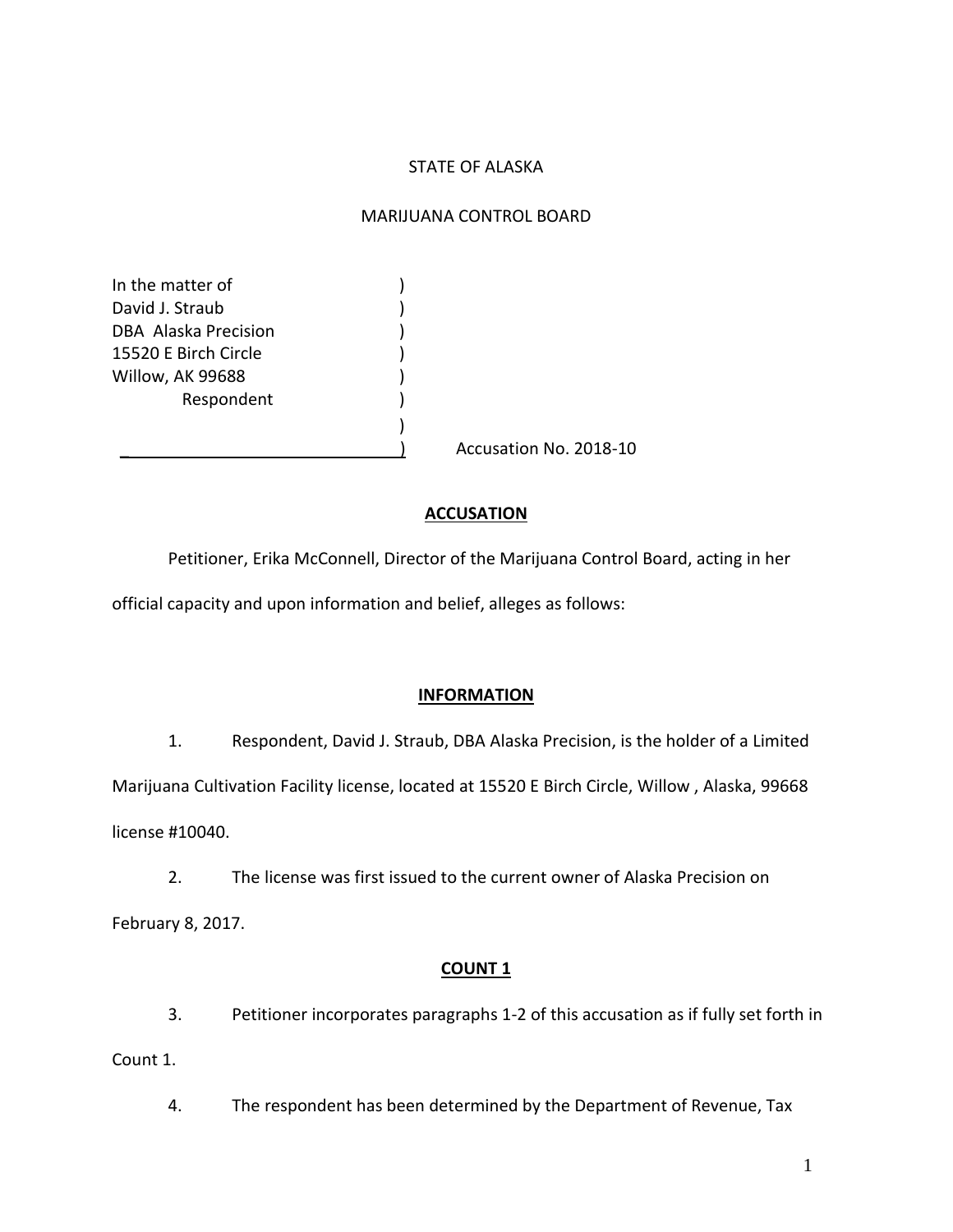Division, to be delinquent on its marijuana excise tax liability.

5. The respondent was issued an NOV on November 16, 2018, but has not satisfied their tax obligations. (Attachment A)

6. The above-described action, consisting of failing to pay marijuana excise taxes, violates AS 43.61.010 and 3 AAC 306.480, which is grounds for discipline under 3 AAC 306.810(b).

**Wherefore,** in accordance with AS 17.38.121(b)(3) and 3 AAC 306.810(b), petitioner asks:

7. That the Marijuana Control Board finds that the respondent, David J. Straub, dba Alaska Precision, committed the acts alleged above.

8. That the Marijuana Control Board revokes the Limited Marijuana Cultivation

Facility license issued to David J. Straub, dba Alaska Precision, license #10040;

9. For such other relief as the Marijuana Control Board considers appropriate.

Dated at Anchorage, Alaska, this 18 day of December, 2018.

Euha M Connell

Erika McConnell, Director Marijuana Control Board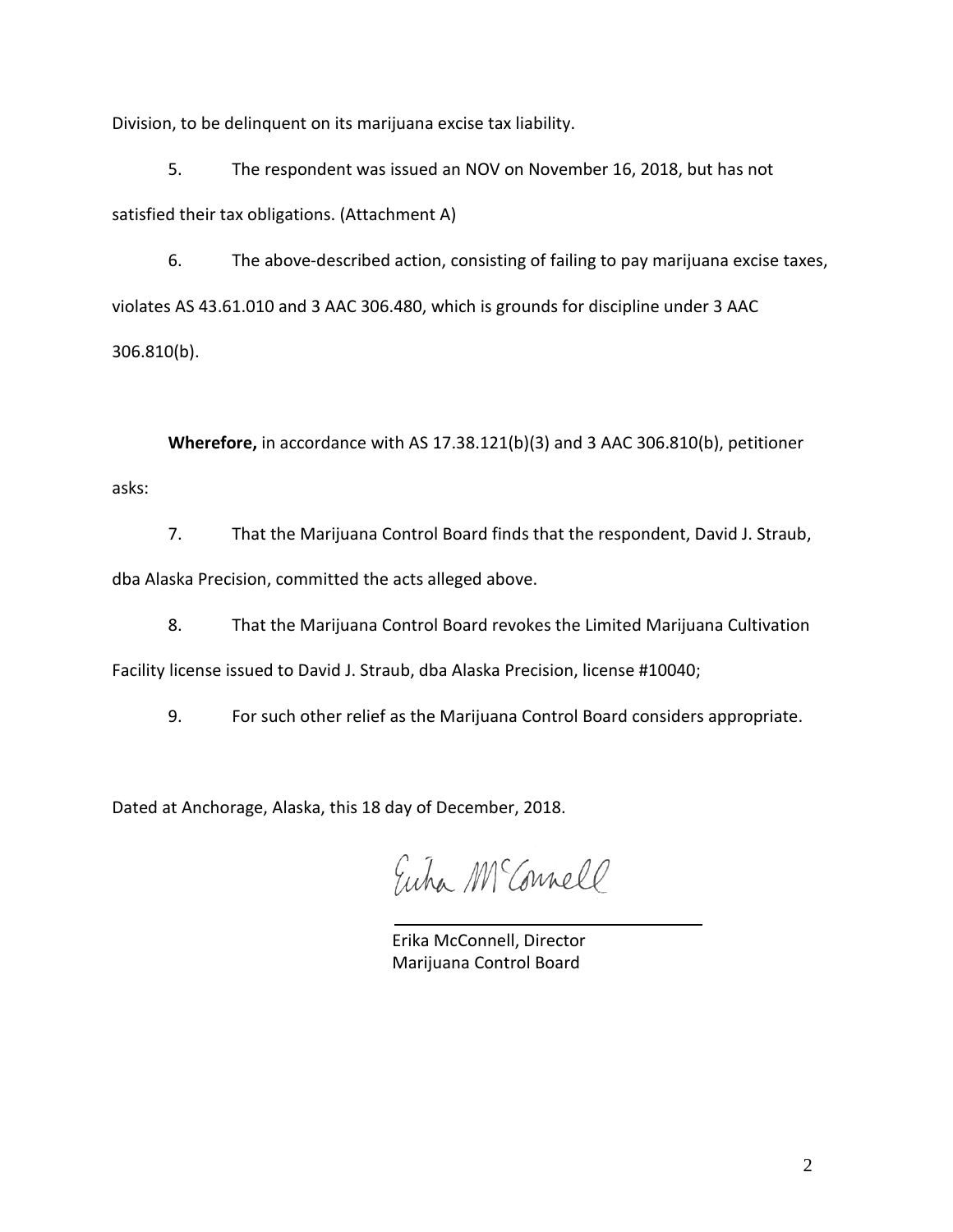# **Notice of Violation**



**(3AAC 306.805)** 

**This form, all information provided and responses are public documents per Alaska Public Records Act AS 40.25** 

Date: 11/16/18

License #/Type: 10040

AMCO Case#:

Designated Licensee: David Straub 11/16/18 License #/Type: 10040<br>nated Licensee: David Straub AMCO Case#:<br>ALASKA PRECISION

DBA: ALASKA PRECISION

Premises Address: 15520 E Birch Circle, Willow, AK 99688

Mailing Address: 15520 E Birch Circle, Willow, AK 99688

This is a notice to you as licensee that an alleged violation has occurred. If the Marijuana Control Board decides to act against your license, under the provisions of AS 44.62.330 - AS 44.62.630 (Administrative Procedures Act) you will receive an Accusation and Notice of your right to an Administrative Hearing.

**Note: This is not an accusation or a criminal complaint.**

As of 11/15/18, Alaska Precision,#10040/Limited Marijuana Cultivation Facility, you were delinquent on your marijuana excise tax liability.

You have 30 days to resolve this matter with the Department of Revenue. If the delinquency is not resolved, an accusation will be brought to the Marijuana Control Board.

Your attention is directed to: AS 17.38.010(b)(2) legitimate, taxpaying business people, and not criminal actors, will conduct sales of marijuana; 3 AAC 306.480. Marijuana tax to be paid; 3 AAC 306.810. Suspension or revocation of license; AS 43.61.030(b). Marijuana cultivation facility fails to pay tax; AS 43.05.230(e) DOR can publish list of taxpayer(s) who failed to pay their taxes.; 15 AAC 61.020. License revocation and suspension. **The Circle of Circle of Circle (State Provides and Concernent Concernent Concernent Concernent Concernent Cultivation Circle, Willow, AK 99688 15520 E Birch Circle, Willow, AK 99688 15520 E Birch Circle, Willow, AK 99688** 

**3 AAC 306.805 provides that upon receipt of a Notice of Violation, a licensee may request to appear before the board and be heard regarding the Notice of Violation. The request must be made within ten days after receipt of the Notice. A licensee may respond, either orally or in writing, to the Notice.** 

**IT IS RECOMMENDED THAT YOU RESPOND IN WRITING TO DOCUMENT YOUR RESPONSE FOR THE MARIJUANA CONTROL BOARD.** 

**\*Please send your response to the address below and include your Marijuana Establishment License Number in your response.** 

**Alcohol & Marijuana Control Office [ATTN: Enforcement](mailto:amco.enforcement@alaska.gov)  550 W. 7th Ave, Suite 1600 Anchorage, Alaska 99501 amco.enforcement@alaska.gov**

Issuing Investigator: J. Hoelscher **Example 2018** Received by:

SIGNATURE: SIGNATURE: SIGNATURE:

Delivered VIA: Date: